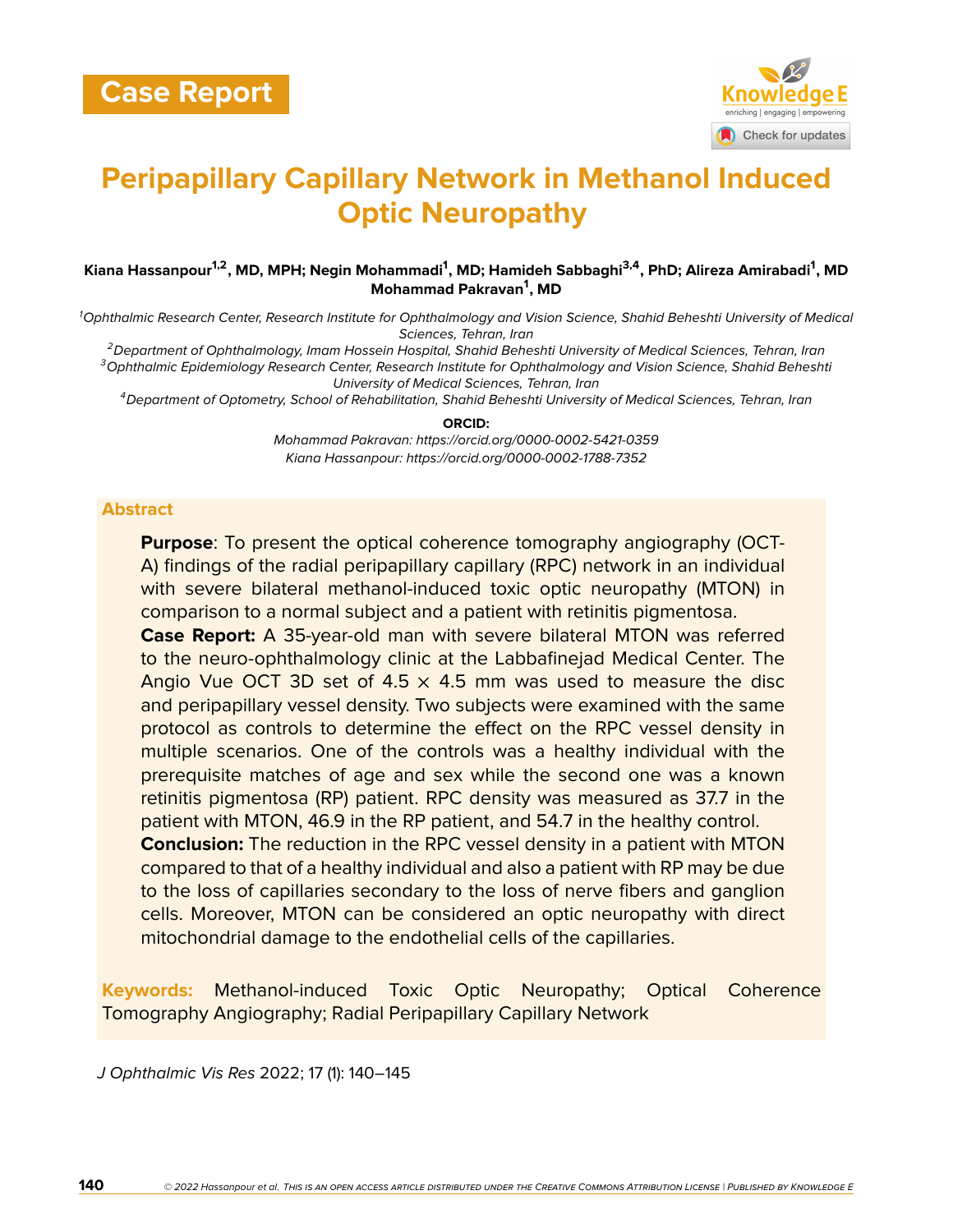## **INTRODUCTION**

Methanol poisoning could be caused by drinking homemade alcoholic beverages.<sup>[[1](#page-4-0)]</sup> Patients who survive this life-threatening condition may also suffer other morbidities including methanolinduced toxic optic neuropathy (MTON).[[2](#page-4-1)] Formic Acid, a metabolite of methanol can result in acute retinal ganglion cells injury and edema of the optic nerve. The presence of the intraretinal fluid revealed in the optical coherence tomography (OCT) reports could present an argument for the role of vessel injury as one of the plausible culprits in the pathophysiology of the disease, MTON. Nurieva et al showed a progressive and chronic loss of those axons that survived after methanol poisoning which supports the aforementioned hypothesis.<sup>[[3](#page-4-2)]</sup> Due to the rarity of these cases, studies are scarce and the exact mechanism behind the progressive axonal loss remains unknown.

To examine retinal vascularity in MTON, fluorescein angiography (FA) is not always feasible because of the concurrent poor general status and high prevalence of renal insufficiency in these patients. Optical coherence tomography angiography (OCT-A) as a noninvasive novel technique for visualization of vascular flow is viable and provides high-resolution images of both retinal and radial peripapillary capillaries.<sup>[\[4\]](#page-4-3)</sup> In this report, we present the OCT-A findings of the radial peripapillary capillary (RPC) network in an individual with severe bilateral MTON.

### **CASE REPORT**

A 35-year-old man with the chief complaint of bilateral decreased visual acuity following the ingestion of a homemade alcoholic beverage two weeks prior was referred to us. He had been in a coma for two days and had undergone

| <b>Correspondence to:</b>                                                                                                                                                                       |                                      |  |
|-------------------------------------------------------------------------------------------------------------------------------------------------------------------------------------------------|--------------------------------------|--|
| Mohammad Pakrayan, MD.<br>Ophthalmology, Labbafinejad Medical Center,<br>Paidarfard St., Boostan 9 St., Pasdaran, Tehran<br>16666 ran.<br>E-mail: Mohpakravan@qmail.com<br>Received 21-01-2020; | Department of<br>Accepted 22-09-2021 |  |
|                                                                                                                                                                                                 |                                      |  |

**Access this article online Website:** <https://knepublishing.com/index.php/JOVR>

**DOI:** 10.18502/jovr.v17i1.10180

hemodialysis twice during the acute phase. He had previously received the protocol suggested by the author (MP) that included erythropoietin and intravenous steroid.<sup>[[2,](#page-4-1) [6\]](#page-4-4)</sup> Visual loss was detected after the improvement of consciousness. When we first saw him, visual acuity was counting fingers at 30 cm in the right eye and no light perception (NLP) in the left eye. Trace afferent pupillary defect was detected in the left eye. The anterior segment slitlamp biomicroscopy and Goldmann applanation tonometry results were normal. In the funduscopy, the optic nerves were mildly swollen. Macula and retinal periphery tests were normal bilaterally. The perimetry test was not possible to execute.

The OCT-A was performed using XR Avanti Angio Vue OCTA (Optovue Inc., Fermont, CA, USA). The Angio Vue OCT 3D set of 4.5× 4.5 mm was used to measure disc and peripapillary vessel density. For vessel analysis, a slab between the outer limit of the retinal nerve fiber layer (RNFL) and the internal limiting membrane was made. Two regions of interest (ROI) were defined for measuring vessel density within the area occupied by the vessels. Two elliptical contour lines were used first for defining the disc area which was determined manually and second for corresponding to a peripapillary area with a width of 0.75 mm from the first elliptical line. Two subjects were examined with the same protocol as controls. One of the controls was a healthy individual with the matching prerequisites of age and sex while the second one was a known patient with a history of retinitis pigmentosa (RP), which started from early adulthood and visual acuity of counting fingers at 4 m in both eyes. In examination of the RP patient, it was revealed that he had optic pallor in both eyes as well as arterial narrowing, diffuse retinal degeneration, and peripheral bone spicules.

Capillary peripapillary vessel density was 37.7% in the MTON patient, 46.9% in the RP patient, and 54.7% in the healthy control. Figure 1 shows the OCT-A images of all three cases. In the MTON case, measurements of the OCT-A Angio Vue vessel analysis were all lower, as compared to that of the

**How to cite this article:** Hassanpour K, Mohammadi N, Sabbaghi H, Amirabadi A, Pakravan M. Peripapillary Capillary Network in Methanol Induced Optic Neuropathy . J Ophthalmic Vis Res 2022;17:140–145.

This is an open access journal, and articles are distributed under the terms of the Creative Commons Attribution-NonCommercial-ShareAlike 4.0 License, which allows others to remix, tweak, and build upon the work non-commercially, as long as appropriate credit is given and the new creations are licensed under the identical terms.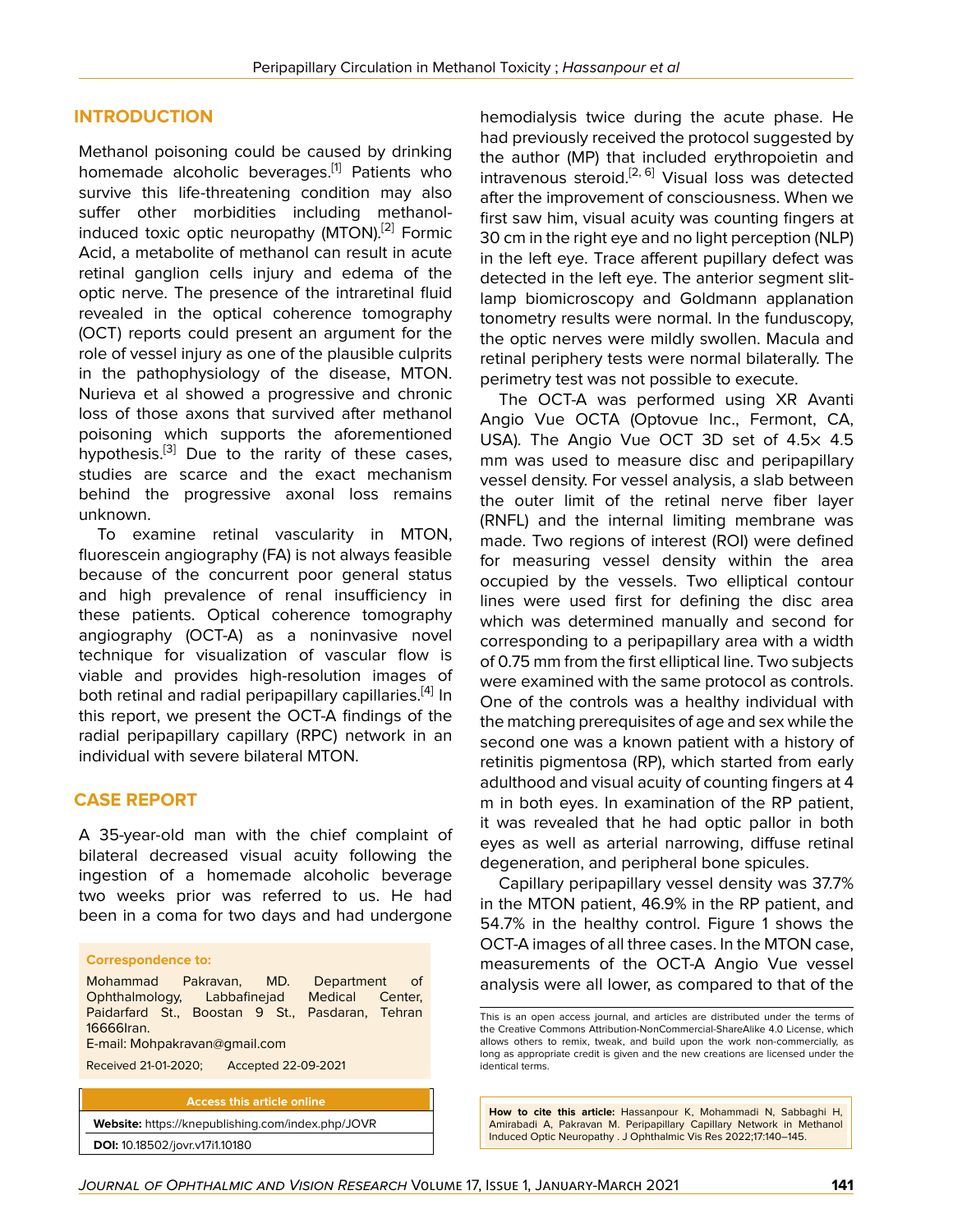| <b>Variables</b>      |           | <b>MTON vessel density (%)</b> |      | RP vessel density (%) |      | <b>Healthy control vessel</b><br>density (%) |      |
|-----------------------|-----------|--------------------------------|------|-----------------------|------|----------------------------------------------|------|
|                       |           | <b>Capillaries</b>             | All  | <b>Capillaries</b>    | All  | <b>Capillaries</b>                           | All  |
| Whole image           | OD        | 38.4                           | 45.5 | 45.7                  | 49.5 | 50.1                                         | 56.5 |
|                       | OS        | 37.1                           | 43.6 | 44.7                  | 48   | 49.9                                         | 56.6 |
| Inside disc           | OD        | 39.4                           | 51   | 39.7                  | 50   | 45.2                                         | 54.7 |
|                       | <b>OS</b> | 34.6                           | 44.5 | 44.4                  | 53.2 | 47.0                                         | 57.8 |
| Peripapillary         | OD        | 37.7                           | 44.9 | 46.9                  | 50.2 | 54.7                                         | 60.6 |
|                       | <b>OS</b> | 36                             | 43.3 | 42.3                  | 45.1 | 54.1                                         | 60.5 |
| Superior<br>hemifield | OD        | 36.5                           | 44.2 | 46.9                  | 50.2 | 54.8                                         | 60.9 |
|                       | <b>OS</b> | 39.1                           | 46   | 39.7                  | 41.9 | 53.5                                         | 61.2 |
| Inferior<br>hemifield | OD        | 39                             | 45.5 | 47                    | 50.1 | 54.5                                         | 60.2 |
|                       | <b>OS</b> | 32.7                           | 41.3 | 45.1                  | 48.5 | 54.8                                         | 59.7 |
| Nasal                 | OD        | 34                             |      | 47                    |      | 52                                           |      |
|                       | <b>OS</b> | 32                             |      | 47                    |      | 63                                           |      |
| Temporal              | OD        | 51                             |      | 52                    |      | 54                                           |      |
|                       | OS        | 27                             |      | 41                    |      | 47                                           |      |

**Table 1.** Peripapillary OCT-A parameter in MTON, RP, and healthy control

MTON, methanol-induced toxic optic neuropathy; RP, retinitis pigmentosa

controls [Table 1]. Peripapillary OCT in the patient with MTON revealed an average RNFL thickness of 148 microns in the right eye and 140 microns in the left eye.

#### **DISCUSSION**

In this case report, we described the findings of the peripapillary OCT-A in a case of MTON. We discovered the reduction in the RPC vessel density two weeks after the MTON situation was compared to a healthy individual and also to a patient with optic pallor secondary to RP. The possible mechanism explaining the reduced vascular density may be the loss of capillaries secondary to the loss of nerve fibers and ganglion cells.<sup>[[5](#page-4-5)]</sup> Loss of RNFL and the ganglion cell layer (GCL) happens as a result of two separate mechanisms. Formic acid which is a toxic metabolite produced after methanol ingestion directly enters the ganglion cells and causes severe structural and functional damage. Ganglion cell damage then results in nerve fiber loss. Moreover, the edema subsequent to RNFL damage may cause a compartment syndrome.<sup>[\[6\]](#page-4-4)</sup>

Various studies investigating OCT-A in different optic neuropathies reported a reduction of peripapillary vessel density, for example, in non-arteritic anterior ischemic optic neuropathy  $(NAION)$ , <sup>[\[7](#page-4-6)]</sup> optic neuritis, <sup>[[8](#page-4-7)]</sup> optic atrophy secondary to retinal dystrophies,<sup>[[9](#page-4-8)]</sup> thyroid eye disease,<sup>[\[10](#page-5-0)]</sup> vitamin deficiency,[[11\]](#page-5-1) or Leber hereditary optic neuropathy (LHON).[[12\]](#page-5-2) Two possible mechanisms may explain peripapillary vessel density reduction in different optic neuropathies. First, any diseases causing axonal loss leads to reduced metabolic need in the RNFL layer and consequently reduces capillaries through autoregulatory mechanisms.<sup>[[5](#page-4-5)]</sup> The next mechanism is the direct injury of the capillaries by the acquired disease. While the former is thought to be more prominent in vessel dropouts, the latter can also be highlighted in optic neuropathies with mitochondrial damages such as with LHON which can also have a direct adverse impact on vascular endothelial and vascular smooth muscle cells viability.<sup>[[13\]](#page-5-3)</sup>

Examining both eyes of the patient, the eye with more severe visual loss showed lower vessel density in all four quadrants. RNFL thickness cannot be a reliable measure in the acute phase,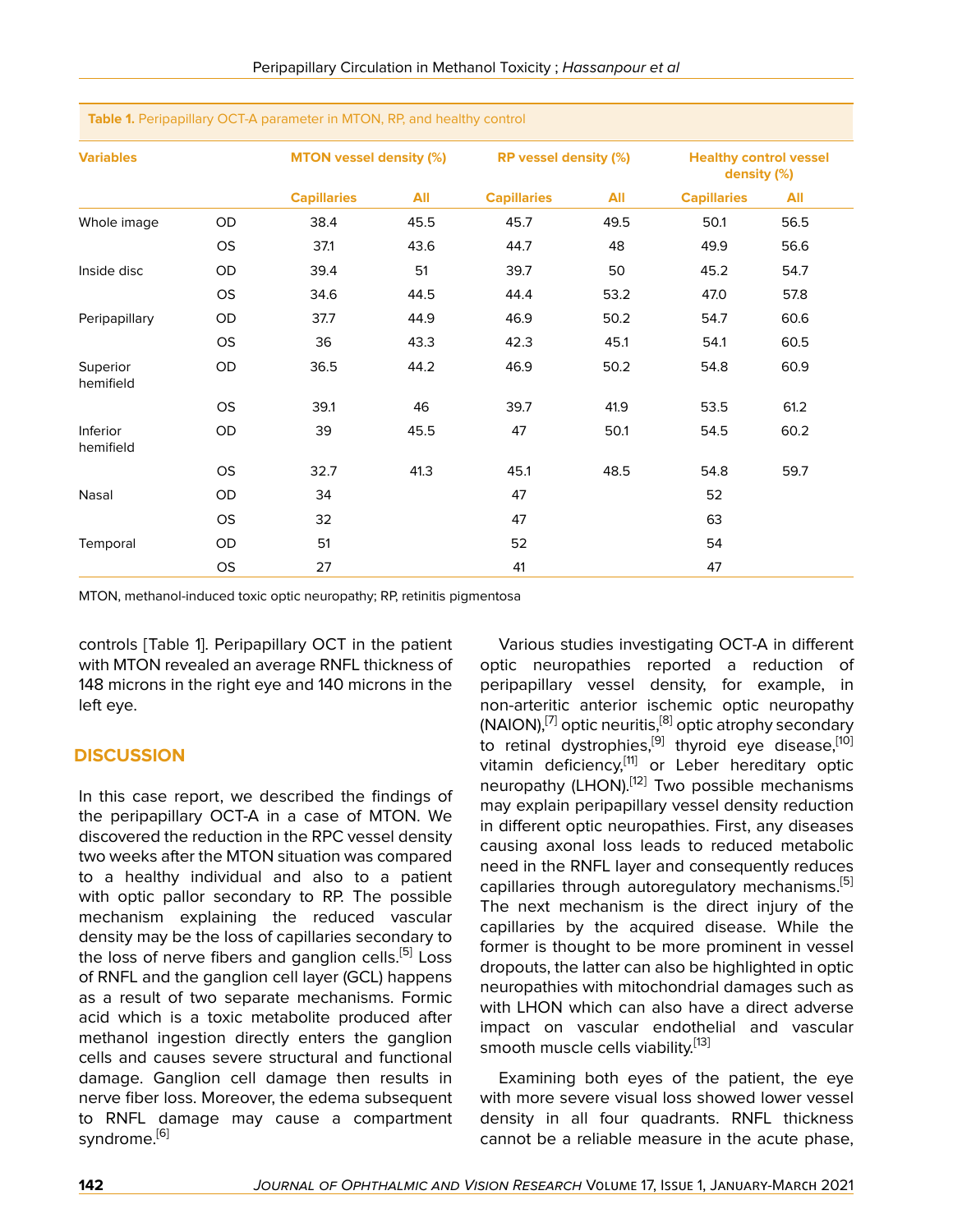

**Figure 1.** Peripapillary OCT-A images in MTON compared to RP and a healthy individual. From left to right, SLO images, En-face OCT-A (ILM-NFL), corresponding B-scan, vessel density map in MTON, RP patient, and a healthy control. Vessel density analysis has been done between two slabs shown in B-scans.

however, the thickness was slightly higher in the right eye (148 and 140 in the right and left eyes, respectively). Previous reports confirmed the accordance of peripapillary vessel dropout and RNFL loss in different acute and chronic optic neuropathies including glaucoma and non-arteritic

ischemic optic neuropathy (NAION),<sup>[\[8,](#page-4-7) [14](#page-5-4)]</sup> so lower temporal vessel density can indicate higher axonal damage in this important area.

In MTON, formate toxicity inhibits the mitochondrial function through inhibition of the cytochrome oxidase system. Production of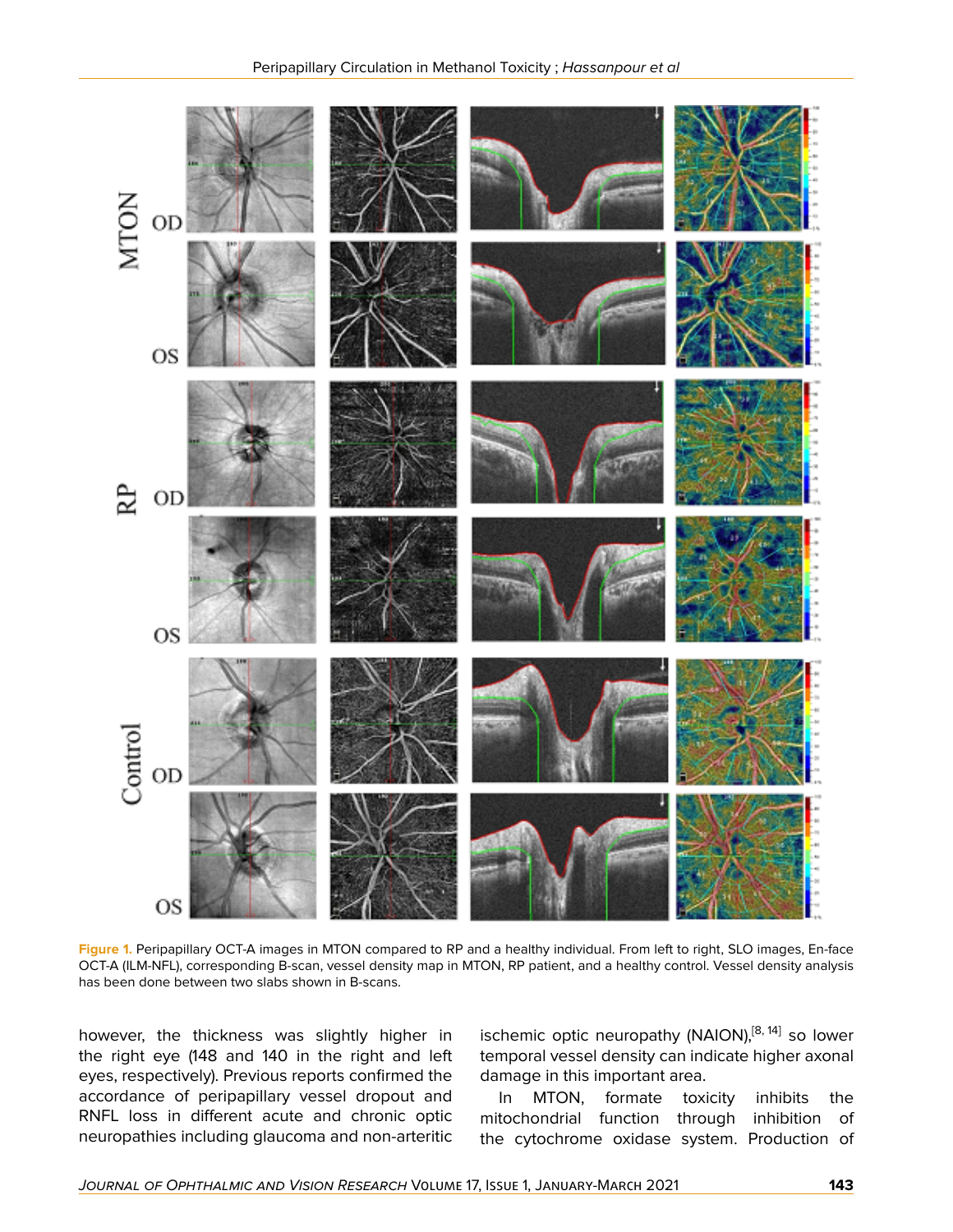reactive oxygen species and toxic aldehydes exacerbate mitochondrial damage.<sup>[\[15\]](#page-5-5)</sup> Therefore, MTON can be considered an optic neuropathy with both direct mitochondrial damage of endothelial cells of capillaries and secondary autoregulatory reduction of peripapillary vessels. Another striking finding in our patient was the lower vessel density in the temporal quadrant of the NLP eye; this finding could strengthen the hypothesis of direct mitochondrial damage of the vessels in the event of methanol poisoning. RNFLs of the papillomacular bundle which is directly responsible for central visual acuity contain more vulnerable and smaller fibers. Previous studies confirmed the order of RNFL involvement in Leber hereditary optic neuropathy (LHON), a disease of mitochondrial involvement, first affects the temporal quadrant and lastly the nasal quadrant.<sup>[[16\]](#page-5-6)</sup>

In RP, vascular damage is the early event and optic neuropathy can be considered as a secondary event resulting from peripapillary vessel attenuation and photoreceptor degeneration.<sup>[\[9\]](#page-4-8)</sup> In our RP patient, optic pallor was obvious, yet the vessel density was higher in all quadrants as compared to the MTON patient. Although the lower RP vessel density compares to the MTON in only one case which might not be conclusive, it could imply that both mechanisms are connected in MTON. In other words, RNFL, GCL, and vascular endothelial cell destruction together accentuate the damage of vessels and these could explain why RPC vessel dropout is more severe in MTON.

OCT-A is a safe and fast method to evaluate retinal vessels in survivors of methanol poisoning in whom FA may be contradicted. Spaide et al comparing FA and OCT-A in 12 patients with different optic neuropathies concluded OCT-A outperforms FA in the visualization of the precapillary network.<sup>[\[17\]](#page-5-7)</sup> Moreover, the quantitative measurement of ONH vessels is possible with OCT-A rather than FA. Nevertheless, many patients with NLP cannot be evaluated by OCT-A as a result of poor fixation.

In conclusion, MTON as a rare and devastating optic neuropathy can be further evaluated by OCT-A. Our report demonstrated a reduction in RPC vessel density for the first time. Future studies are needed to confirm our findings in a series of patients.

## **Acknowledgment**

This article is taken from the disease registry, titled "The Iranian National Registry of Inherited Retinal Dystrophy (IRDReg®)" and code number of IR.SBMU.ORC.REC.1396.15 from the ethic committee, that was supported by the deputy of research and technology in Shahid Beheshti University of Medical Sciences (http://dregistry.sbmu.ac.ir).

## **Financial Support and Sponsorship**

Nil.

## **Conflicts of Interest**

There are no conflicts of interest.

## *REFERENCES*

- <span id="page-4-0"></span>1. Massoumi G, Saberi K, Eizadi-Mood N, Shamsi M, Alavi M, Morteza A. Methanol poisoning in Iran, from 2000 to 2009. *Drug Chem Toxicol* 2012;35:330–333.
- <span id="page-4-1"></span>2. Pakravan M, Sanjari N. Erythropoietin treatment for methanol optic neuropathy. *J Neuroophthalmol* 2012;32:325–328.
- <span id="page-4-2"></span>3. Nurieva O, Diblik P, Kuthan P, Sklenka P, Meliska M, Bydzovsky J, et al. Progressive chronic retinal axonal loss following acute methanol-induced optic neuropathy: four-year prospective cohort study. *Am J Ophthalmol* 2018;191:100–115.
- <span id="page-4-3"></span>4. Akil H, Falavarjani KG, Sadda SR, Sadun AA. Optical coherence tomography angiography of the optic disc; an overview. *J Ophthal Vis Res* 2017;12:98.
- <span id="page-4-5"></span>5. Falavarjani KG, Tian JJ, Akil H, Garcia GA, Sadda SR, Sadun AA. Swept-source optical coherence tomography angiography of the optic disk in optic neuropathy. *Retina* 2016;36:S168–S77.
- <span id="page-4-4"></span>6. Pakravan M, Esfandiari H, Sanjari N, Ghahari E. Erythropoietin as an adjunctive treatment for methanolinduced toxic optic neuropathy. *Am J Drug Alcohol Abuse* 2016;42:633–639.
- <span id="page-4-6"></span>7. Sharma S, Ang M, Najjar RP, Sng C, Cheung CY, Rukmini AV, et al. Optical coherence tomography angiography in acute non-arteritic anterior ischaemic optic neuropathy. *Br J Ophthalmol* 2017;101:1045–1051.
- <span id="page-4-7"></span>8. Chen JJ, AbouChehade JE, Iezzi Jr R, Leavitt JA, Kardon RH. Optical coherence angiographic demonstration of retinal changes from chronic optic neuropathies. *Neuroophthalmology* 2017;41:76–83.
- <span id="page-4-8"></span>9. Mastropasqua R, Borrelli E, Agnifili L, Toto L, Di Antonio L, Senatore A, et al. Radial peripapillary capillary network in patients with retinitis pigmentosa: an optical coherence tomography angiography study. *Front Neurol* 2017;8:572.